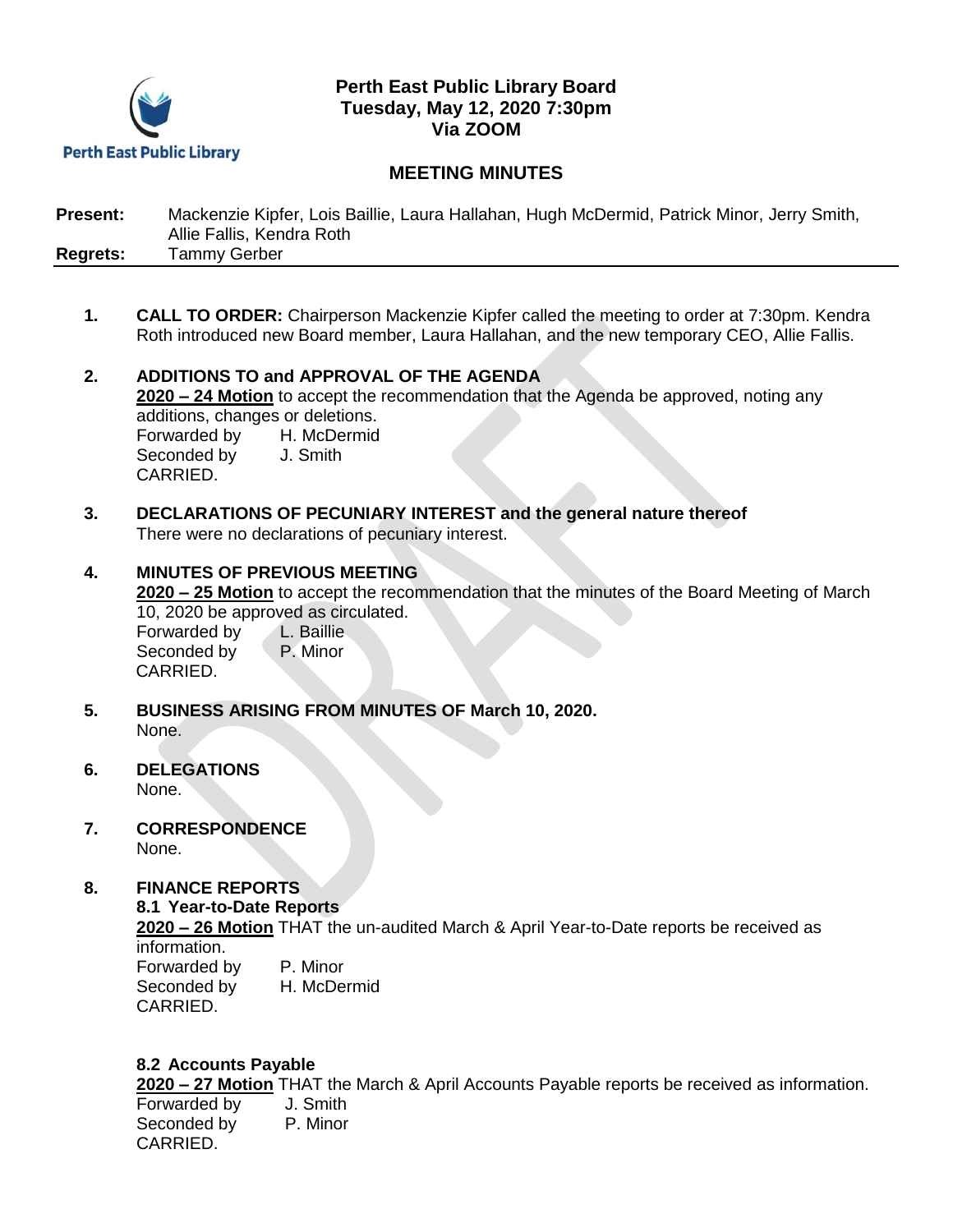# **9. CEO'S REPORT**

#### **9.1 CEO's Report**

**2020 – 28 Motion** THAT the CEO's report be received as information.

Forwarded by L. Baillie<br>Seconded by H. McDermid Seconded by CARRIED.

### **9.2 Post COVID-19 Report**

**2020 – 29 Motion** THAT the Post COVID-19 Report be received as information.

Forwarded by P. Minor Seconded by L. Hallahan CARRIED.

### **10. COMMITTEE REPORTS**

- **10.1 Finance Committee**  no report
- **10.2 Personnel Committee –** no report
- **10.3 Strategic Planning Committee –** report given under new business.
- **10.4 PCIN Board –** no report
- **10.5 SOLS Trustee Council 3 –** verbal report from M. Kipfer
- **10.6 Council Report –** verbal report from H. McDermid & J. Smith

# **11. BOARD EDUCATION**

None.

**12. CLOSED SESSION REPORT** None.

#### **13. NEW BUSINESS**

#### **13.1 Strategic Plan 2020-2023 – 1 st Draft**

**2020 – 30 Motion** THAT the first draft of the Perth East Public Library 2020-2023 Strategic Plan be received as information AND THAT the CEO make changes outlined by the Board by the June 9, 2020 meeting.

Forwarded by P. Minor Seconded by J. Smith CARRIED.

### **13.2 Staffing Report**

**2020 – 31 Motion** THAT the Perth East Public Library Board receive the Staffing Report as information AND THAT the Board approve the re-hire of one (1) Library Assistant upon seeking guidance from Human Resources.

Forwarded by H. McDermid Seconded by P. Minor CARRIED.